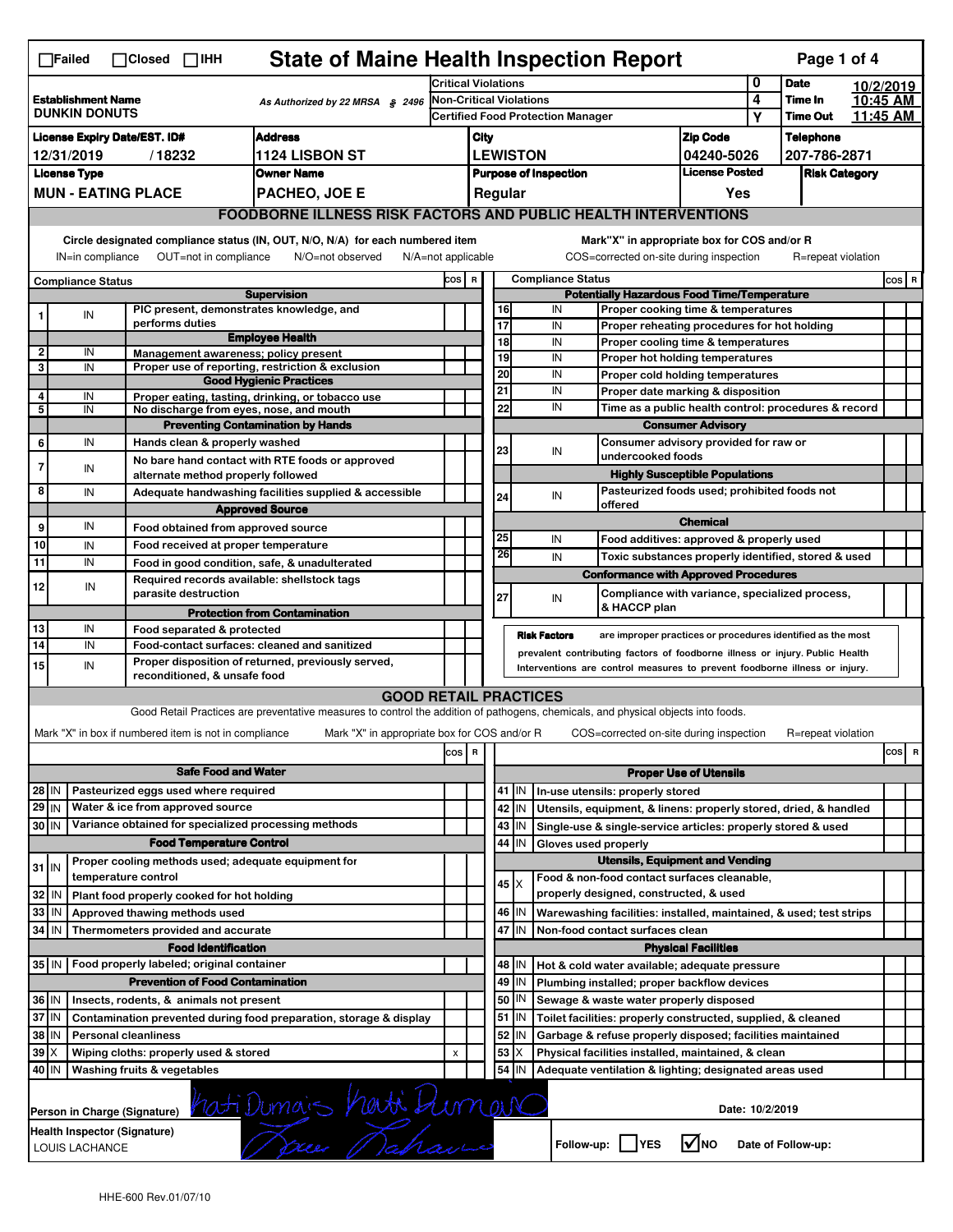| <b>State of Maine Health Inspection Report</b><br>Page 2 of 4 |                                 |                                       |                          |                                |                                  |  |  |  |  |  |
|---------------------------------------------------------------|---------------------------------|---------------------------------------|--------------------------|--------------------------------|----------------------------------|--|--|--|--|--|
| <b>Establishment Name</b><br><b>DUNKIN DONUTS</b>             |                                 | As Authorized by 22 MRSA § 2496       | 10/2/2019<br><b>Date</b> |                                |                                  |  |  |  |  |  |
| License Expiry Date/EST. ID#<br>12/31/2019<br>/18232          | 1124 LISBON ST                  | City / State<br><b>LEWISTON</b><br>MЕ |                          | <b>Zip Code</b><br>104240-5026 | <b>Telephone</b><br>207-786-2871 |  |  |  |  |  |
|                                                               | <b>Temperature Observations</b> |                                       |                          |                                |                                  |  |  |  |  |  |
| Location<br>Temperature                                       |                                 |                                       |                          | <b>Notes</b>                   |                                  |  |  |  |  |  |
| Water                                                         | $110*$                          | Restroom hand wash                    |                          |                                |                                  |  |  |  |  |  |

| Creamer           | $38*$     | Reach in cooler 3           |
|-------------------|-----------|-----------------------------|
| Sausage           | $37*$     | Sandwich reach in cooler    |
| Water             | $128*$    | Hand wash (cashier station) |
| Egg patty         | $38*$     | Sandwich reach in cooler    |
| Sausage patty     | $37*$     | Walk in cooler              |
| Chlorine solution | 50-99 ppm | 3 bay sink                  |

**Person in Charge (Signature)**

hati Dumais havi Dumain

Trees Mahan

**Date: 10/2/2019**

**Health Inspector (Signature)**  LOUIS LACHANCE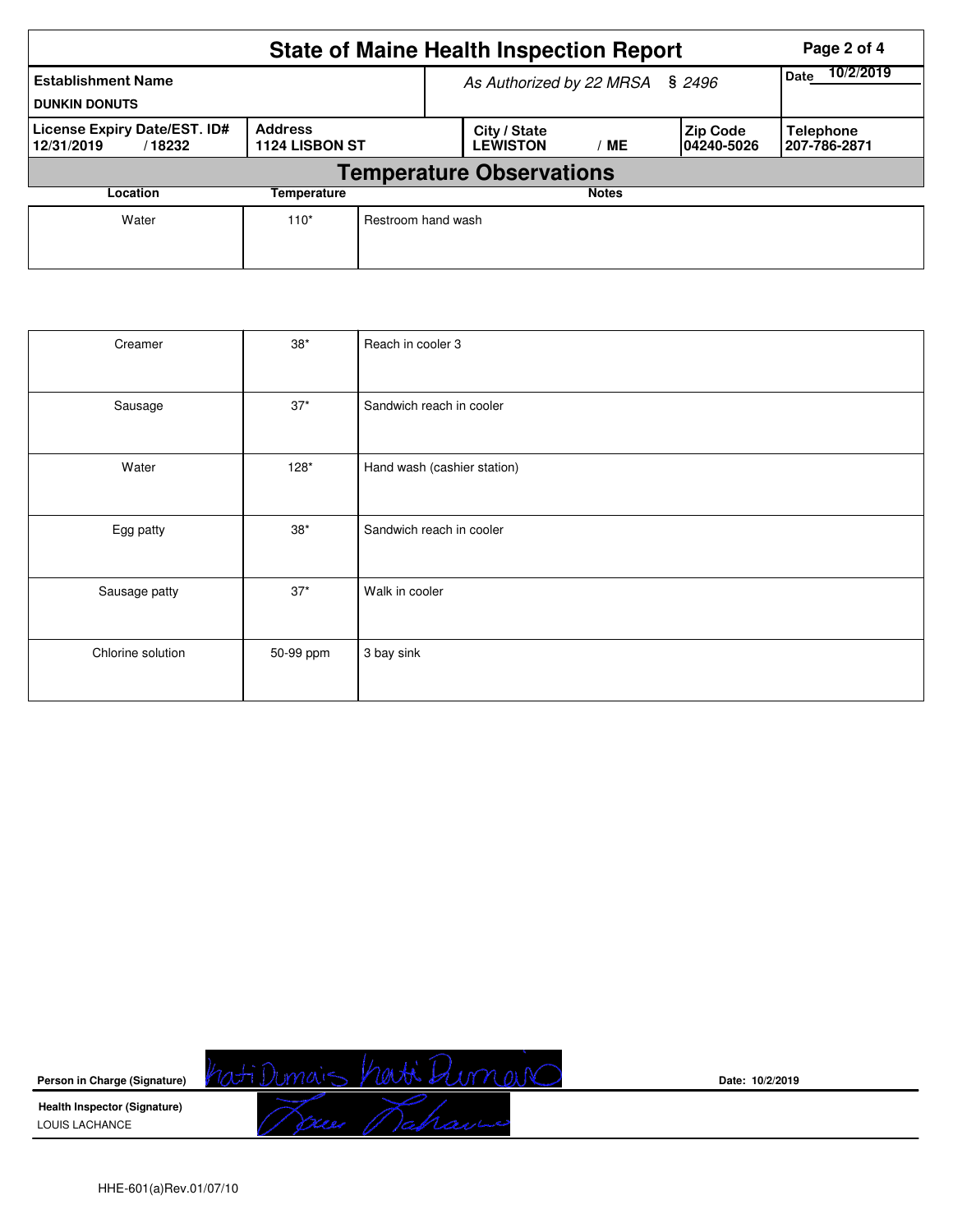| <b>State of Maine Health Inspection Report</b><br>Page 3 of 4                                                                                      |                                         |                                 |    |                               |  |  |  |  |  |  |
|----------------------------------------------------------------------------------------------------------------------------------------------------|-----------------------------------------|---------------------------------|----|-------------------------------|--|--|--|--|--|--|
| <b>Establishment Name</b>                                                                                                                          | Date                                    | 10/2/2019                       |    |                               |  |  |  |  |  |  |
| <b>DUNKIN DONUTS</b>                                                                                                                               |                                         |                                 |    |                               |  |  |  |  |  |  |
| License Expiry Date/EST. ID#<br>12/31/2019<br>/18232                                                                                               | <b>Address</b><br><b>1124 LISBON ST</b> | City / State<br><b>LEWISTON</b> | MЕ | <b>Zip Code</b><br>04240-5026 |  |  |  |  |  |  |
| <b>Observations and Corrective Actions</b>                                                                                                         |                                         |                                 |    |                               |  |  |  |  |  |  |
| Violations cited in this report must be corrected within the time frames below, or as stated in sections<br>8-405.11 and 8-406.11 of the Food Code |                                         |                                 |    |                               |  |  |  |  |  |  |
| 39: 3-304.14.(B).(1): N: Wiping cloths used for wiping counters and other equipment surfaces not held between uses in a chemical sanitizer.        |                                         |                                 |    |                               |  |  |  |  |  |  |
| INSPECTOR NOTES: Counter wiping cloth held outside of chemical sanitizer. *COS                                                                     |                                         |                                 |    |                               |  |  |  |  |  |  |

45: 4-501.12: N: Cutting surfaces not easily cleanable.

INSPECTOR NOTES: Cutting board on sandwich deli unit is pitted and may hold bacteria. Replace or resurface.

53: 6-201.11: N: Floors, walls, and ceilings are not smooth and easily cleanable.

INSPECTOR NOTES: Sections of cracked, broken and missing floor tiles. Repair to be smooth, sealed and easily cleanable.

53: 6-501.12: N: The physical facilities are not clean.

INSPECTOR NOTES: Floors, walls and coving areas behind equipment and counter surfaces are unclean. Clean more often and as nessecary.



**Date: 10/2/2019**